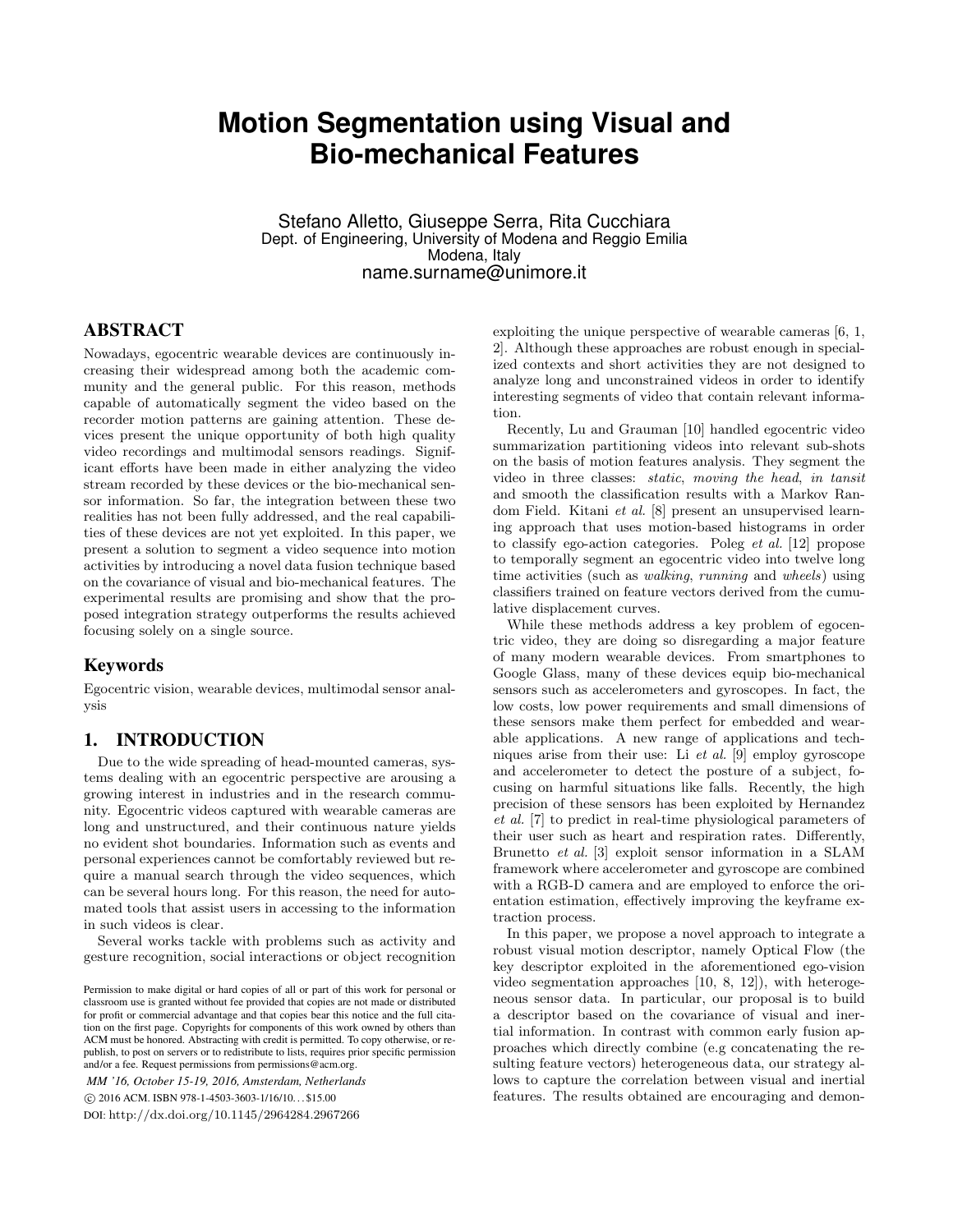

Figure 1: A schematization of the proposed solution.

strate clear benefits in the integration between visual and bio-mechanical features.

Furthermore, due to the novelty of the proposed study, we contribute to further research efforts on the matter releasing both the dataset and the source code. The dataset, referred as EGO-SENSORS in the following, features several hours of egocentric video coupled with tri-axial accelerometer and gyroscope data, fully annotated at a frame level with the current motion label.

#### 2. MOTION SEGMENTATION

To segment egocentric videos into motion classes, we analyze the visual and bio-mechanical data stream coming from a glass-mounted wearable device, which features a camera, a tri-axial accelerometer and a tri-axial gyroscope. The Figure 1 depicts a schematization of our solution.

In particular, we analyze the multimodal stream using a sliding window approach. Two different sets of windows are considered: a smaller window  $\mathbf{W} = \{\mathbf{f}_1, \dots, \mathbf{f}_N\}$  that aggregates motion features for each frame, and a larger one  $\mathbf{S} = \{\mathbf{W}_1, \dots, \mathbf{W}_M\}$  that aggregates windows (N and M are the size of the two windows respectively). The frame-level window W allows to compute metrics over small temporal intervals: this choice balances the trade-off between fine information grain and noise, and the 50% overlap between windows has demonstrated to improve sampling robustness [14]. For each window W, motion features are extracted from the visual content and from the tri-axial accelerometer and gyroscope respectively (see subsection 2.1 and subsection 2.2). The windows S aggregates small windows into larger and more temporally relevant sequences spanning a few seconds of video.

To deal with these heterogeneous data we propose an approach that efficiently integrates and captures the correlation between them. In particular, let S be a set of descriptors extracted on a large window, where  $\mathbf{W}_i = [\mathbf{m} \mathbf{v}_i \mathbf{m} \mathbf{b}_i]$  is the concatenation of heterogeneous features of the sub-window  $W_i$ , we represent them by a covariance matrix C. It encodes information about the variance of the features and their correlations and is computed as follows:

$$
\mathbf{C} = \frac{1}{N-1} \sum_{i=1}^{N} (\mathbf{W}_i - \mathbf{m})(\mathbf{W}_i - \mathbf{m})^T, \tag{1}
$$

where **m** is the mean vector of the set  $W_i$ . Although the space of covariance matrices can be formulated as a differentiable manifold, it does not lie in a vector space (e.g the covariance space is not closed under multiplication with a negative scalar) and Euclidean distance between image descriptors can not be computed. Therefore to use this descriptive feature vector, we need to define a suitable transformation. We exploit a projection from the Riemannian manifold to an Euclidean tangent space, called Log-Euclidean metric as suggested by [13]. The basic idea of the Log-Euclidean metric is to construct an equivalent relationship between the Riemannian manifold and the vector space of the symmetric matrix.

The first step is the projection of the covariance matrix on an Euclidean space tangent to the Riemannian manifold, on a specific tangency matrix T. The second one is the extraction of the orthonormal coordinates of the projected vector. In the following, matrices (points in the Riemannian manifold) will be denoted by bold uppercase letters, while vectors (points in the Euclidean space) by bold lowercase ones. The projection of C on the hyperplane tangent to T becomes:

$$
\mathbf{c} = \text{vec}_{\mathbf{I}} \left( \log \left( \mathbf{T}^{-\frac{1}{2}} \mathbf{C} \mathbf{T}^{-\frac{1}{2}} \right) \right), \tag{2}
$$

where log is the matrix logarithm operator and I is the identity matrix, while the vector operator on the tanget space at identity of a symmetric matrix  $Y$  is defined as:

vec
$$
(\mathbf{Y}) = [y_{1,1} \sqrt{2}y_{1,2} \sqrt{2}y_{1,3} \cdots y_{2,2} \sqrt{2}y_{2,3} \cdots y_{d,d}].
$$
 (3)

As observed in [11], by computing the sectional curvature of the Riemmanian manifold, the natural generalization of the classical Gaussian curvature for surfaces, it is possible to show that this space is almost flat. This means that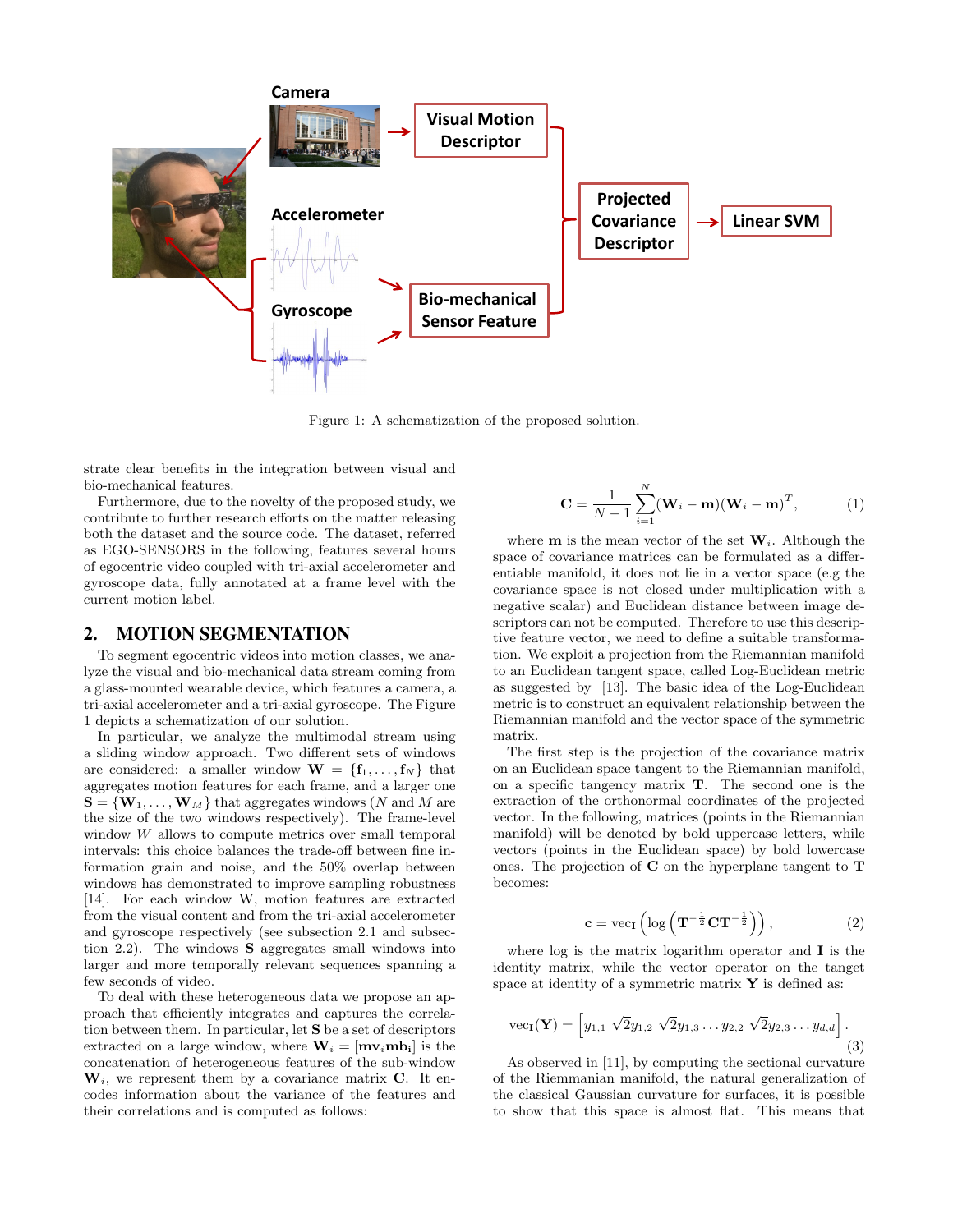the neighborhood relation between the points on the manifold remains unchanged, wherever the projection point T is located. Therefore, from a computational point of view, the best choice for  $T$  is the identity matrix, which simply translates the mapping into applying the vect operator to the standard matrix logarithm. This also frees us from the problem of optimizing the projection point for the specific data under consideration, leading to a generally applicable descriptor. Since the projected covariance is a symmetric matrix of  $d \times d$  values, the image descriptor is a  $(d^2 + d)/2$ dimensional feature vector.

The feature vectors resulting from this analysis are extremely descriptive and can be used to train a linear SVM classifier. This is particularly favorable due to the considered setting of embedded wearable devices that often features limited hardware capabilities and real-time processing needs.

#### 2.1 Visual Motion Descriptor

To represent the visual components of apparent motion in each sub-window W, we extract features based on optical flow and blurriness following [10]. The optical flow descriptor can both measure forward travel and effectively capture the fast head movements that so often occur in ego-vision. We compute dense optical flow for each couple of consecutive frames, using Farneback algorithm [5], obtaining the relative apparent velocity of each pixel  $(V_x, V_y)$ . These values can be expressed in polar coordinates (magnitudes and orientations) as in the following:

$$
M = \sqrt{V_x^2 + V_y^2} \quad \theta = \arctan(V_y/V_x) \tag{4}
$$

We quantize both the orientations and magnitudes into eight bins. The final visual feature vector is then obtained concatenating the magnitude and the orientation histograms, where the latter is weighed by its magnitude.

To compute the blurriness descriptor we adopt the solution proposed by Roffet et al. [4], which evaluating the line and row difference between the original image and the image obtained applying to it a horizontal and a vertical strong low-pass filter.

The visual motion feature vector, i.e. the concatenation of the two visual descriptors, is used to compute the frame window W descriptor applying an average pooling strategy followed by a  $l^2$  normalization.

#### 2.2 Bio-mechanical Sensor Feature

The bio-mechanical descriptor is composed by data obtained from the accelerometer and the gyroscope. The raw data consists of three values corresponding to the head acceleration along x-axis, y-axis and z-axis expressed in  $\frac{m}{s^2}$  and other three values that represent the orientations (azimuth, pitch and roll) expressed in  $\frac{degree}{sec}$ . However, classifiers are demonstrated to perform poorly on raw sensor data and require a representation that captures the predominant characteristics that are intrinsic to this kind of data [9]. In fact, Figure 2 shows a plot of the raw data obtained from the x-axis of the accelerometer. It can be seen how, aside from two peaks, no clear and discriminative information can be directly inferred from such data. Therefore, for each window W we compute different features for both data sensors: minimum and maximum values inside the window; mean and standard deviation of acceleration and orientation val-



Figure 2: An example of raw data acquired from the x-axis of an accelerometer over 25.000 frames.

ues along the three axes; amount of zero-crossings inside the window, that is the amount of changes in sign of the considered metric. The dimensionality of this descriptor can vary depending on which of these features are considered and is 30 − dimensional when all of them are employed together.

### 3. EXPERIMENTAL RESULTS

To thoroughly evaluate the proposed approach, we record the novel dataset EGO-SENSORS. It was collected by using glass-mounted device that consists of a tri-axial accelerometer and a tri-axial gyroscope embedded in the EXLs1 sensor node, a camera and an Odroid-XU developer board used as data-processing and storage unit.

The developer board we use embeds the ARM Exynos 5 SoC, that hosts a Quad big.LITTLE ARM processor (Cortex A15 and A7). Since the wearable camera acquires data at 30 frames per second and the EXLs1 sensor streams at 100 Hz, we synchronize the two by sub-sampling the sensor readings at 30 Hz as to have one reading per frame. This dataset features 300,000 high quality egocentric frames, each with a timestamp and its relative sensor reading. The dataset is fully annotated with six different motion classes: biking, jogging, running, standing, walking and wandering. The dataset is composed of videos captured in unconstrained real environments such as outdoor and indoor locations, captured by different people spanning various ages and in significantly different timespan featuring both night and day illumination conditions. Currently, there is no record of a publicly available egocentric video collection provided with accelerometer and gyroscope readings. Hence, being EGO-SENSORS the first significant dataset tackling with this problem, we publicly release it along with both the  $code<sup>1</sup>$ .

The experiments are conducted in an incremental way: first, we evaluate the contribution of different sets of features individually and then, the performance resulting from their combination is evaluated. To highlight the contribution of our data fusion strategy, results are reported with and without the use of our covariance descriptor, where the latter concatenates the different feature vectors (commonly referred to as early fusion). The features considered

<sup>1</sup>http://imagelab.unimore.it/sensors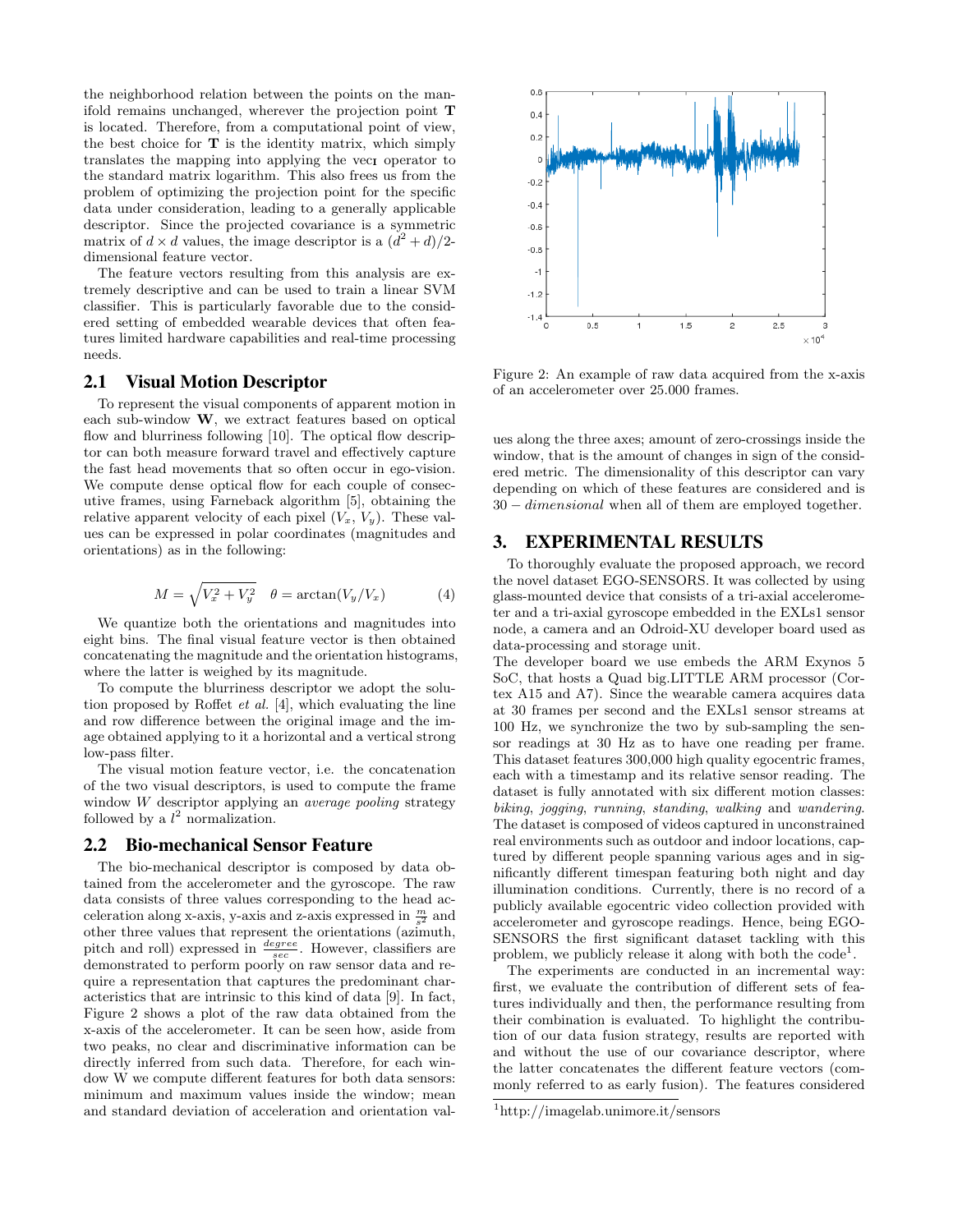|                            | Linear SVM |       |                                                |            |
|----------------------------|------------|-------|------------------------------------------------|------------|
|                            |            |       | Early Fusion $\sqrt{\phantom{a}}$ Our Approach |            |
| <b>Features</b>            | Acc.       | Std   | Acc.                                           | <b>Std</b> |
| $Blur + Optical Flow$      | 0.724      | 0.017 | 0.741                                          | 0.015      |
| $A + G$                    | 0.762      | 0.054 | 0.921                                          | 0.009      |
| $Blur + A + G$             | 0.792      | 0.059 | 0.909                                          | 0.009      |
| Optical Flow $+A+G$        | 0.837      | 0.045 | 0.937                                          | 0.009      |
| Blur + Opt. Flow + $A + G$ | 0.864      | 0.039 | 0.939                                          | 0.008      |

Table 1: Comparison of fusion strategies for different combinations of visual and bio-mechanical features. The first column describes the type of feature used, where A: Accelerometer, G: Gyroscope.

are: blur, optical flow, gyroscope and accelerometer information. Table 1 reports the results of the described evaluation in terms of classification accuracy and standard deviation. These metrics are obtained from a cross validation with a 80 − 20 ratio between training and testing data where each test is repeated 100 times. All the experiments have been performed fixing the window sizes to  $N = 4$  and  $M = 40$ , values identified with preliminary tests.

The table reports the contributions of different combination of visual and bio-mechanical descriptors. It can be noticed how the combination of different sensors can outperform their stand-alone usage in both fusion strategies. As expected, due to the unconstrained experimental setting solely adopting visual features results in poor performance. In fact, the table shows that the final feature vector that combines both visual and sensor data achieves the best results. It also shows that our solution, based on a covariance mapping, largely outperforms the standard early fusion strategy in all types of feature combinations. For example comparing the result of the final descriptor, we can observe that the propose solution improves over the early fusion approach by more than 8%.

For a more detailed analysis of the motion segmentation problem, we refer to the confusion matrices reported in Figure 3. In particular, Figure 3a reports the classification results using visual features in an early fusion fashion similar to what proposed for ego-motion segmentation by Lu et al. [10]. It can be seen how in this situation the class walking has a low accuracy rating due to the low discrimative capability of visual information to predict this particular class. On the other hand, Figure 3b reports results obtained using solely bio-mechanical features and shows a reduced risk of misclassifiying walking thanks to motion classification capabilities inherent of inertial sensors. Furthermore, the opposite situation occurs when classifying biking sequences, where visual information has better performance due to the fact that part of the bicycle is often visible in the scene. This shows the complementarity of the two information sources.

Considering the combination of features obtained from both visual and bio-mechanical sources, Figures 3c and 3d report the results obtained by using an early fusion approach (3c) and our covariance descriptor (3d). The Figures show how, given our descriptors' ability to capture the correlation between heterogeneous features, it can significantly reduce the error in the most ambiguous classes. For example, while the jogging class is recognized with a 66% accuracy using an early fusion strategy, our covariance descriptor can achieve a relative improvement of 32%.



(a) Confusion matrix of the re-(b) Confusion matrix of the results obtained using visual fea-sults using bio-mechanical data tures in an early fusion fashion with an early fusion strategy



(c) Confusion matrix obtained (d) Confusion matrix obtained by merging visual and bio-by merging visual and biomechanical features through mechanical features through early fusion our covariance descriptor

Figure 3: Confusion matrices of different features

### 4. CONCLUSION

In this paper we presented a thorough analysis of the multimodal acquisition capabilities of new egocentric wearable devices. We demonstrated that the main feature traditional computer vision focuses on, while providing a useful insight on the motion patterns present in the scene, can greatly benefit from the additional information resulting from biomechanical sensors. In particular, we design a novel data fusion strategy based on the projected covariance descriptor, which can better capture relations between visual and inertial information. Experimental results on a new and unconstrained egocentric dataset show that, when compared to the traditional early fusion strategy, our solution can improve the overall performance and significantly lower the error in the most ambiguous motion classes. Furthermore, due to the novelty of the task at hand, this work contributes to further research by releasing a real world unconstrained dataset annotated with motion activities and featuring both high quality video and bio-mechanical sensor readings.

#### 5. REFERENCES

- [1] S. Alletto, G. Serra, S. Calderara, F. Solera, and R. Cucchiara. From ego to nos-vision: Detecting social relationships in first-person views. In Proc. of Egocentric (First-Person) Vision Workshop, CVPRW, 2014.
- [2] A. Betancourt, P. Morerio, C. Regazzoni, and M. Rauterberg. The evolution of first person vision methods: A survey. IEEE Transactions on Circuits and Systems for Video Technology, PP(99):1–1, 2015.